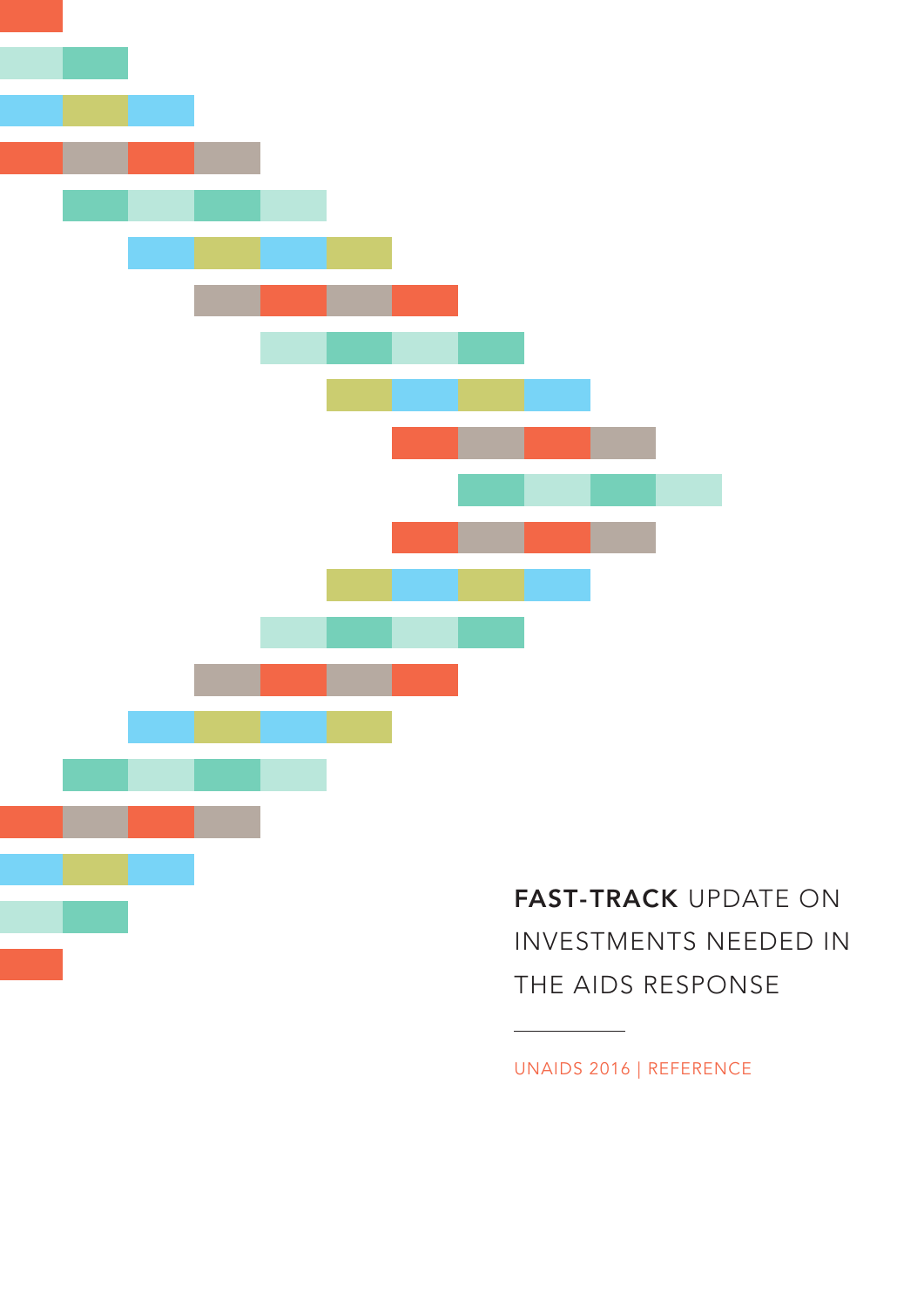Extraordinary achievement will require an extraordinary and urgent effort.

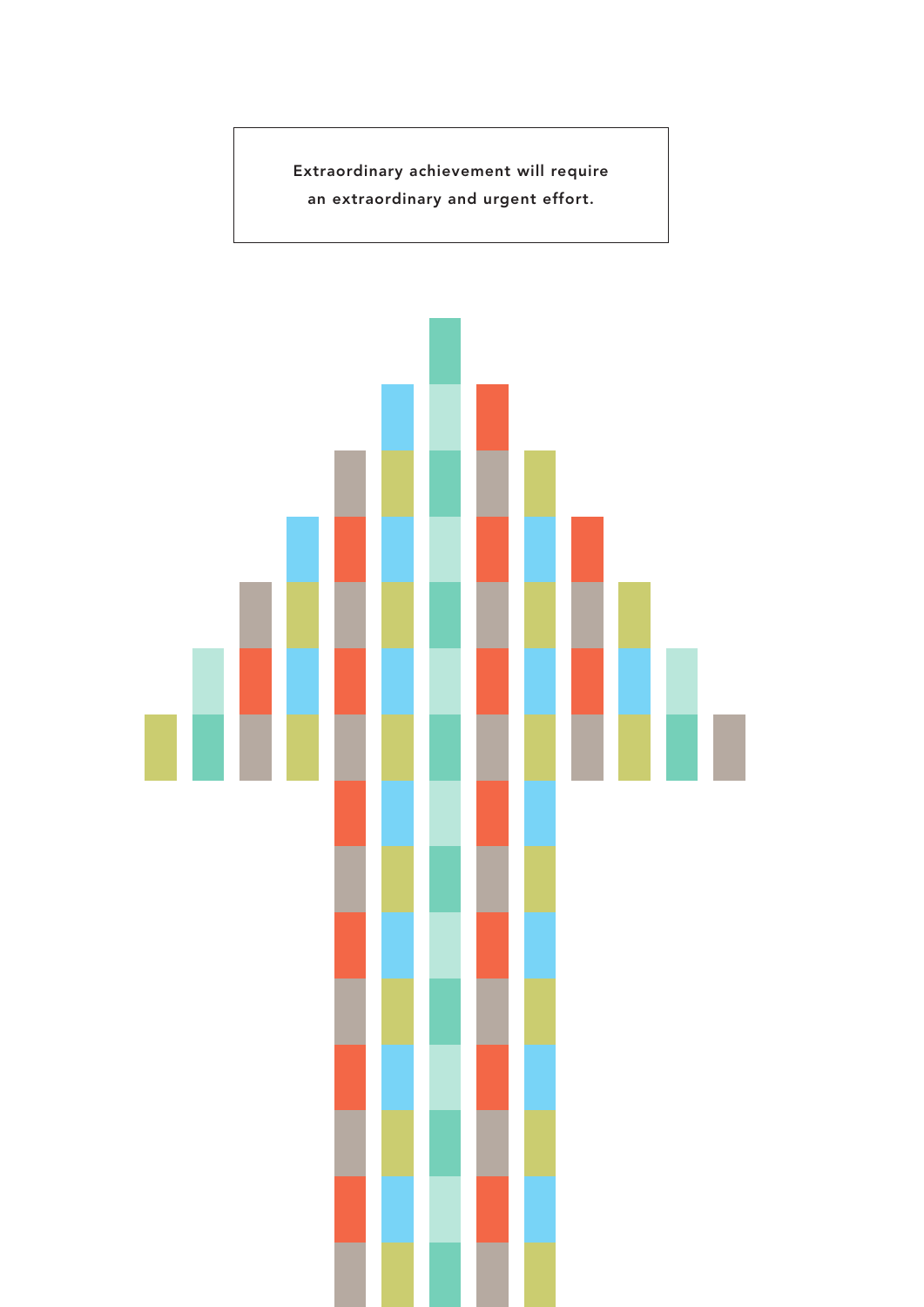#### Summary

The world has pledged within the Sustainable Development Goals to end the AIDS epidemic as a public health threat by 2030. Such an extraordinary achievement will require an extraordinary and urgent effort—fully funding and front-loading investment in comprehensive HIV responses and intensifying the focus on the populations and locations in greatest need. The UNAIDS 2016–2021 Strategy elaborates this Fast-Track approach. Adopted by the UNAIDS Programme Coordinating Board in October 2015, the Strategy contains HIV service coverage targets that need to be achieved by 2020 to establish the momentum necessary to overcome one of the largest public health threats in human history by 2030.

Ahead of the 2016 United Nations General Assembly High-Level Meeting on Ending AIDS, UNAIDS has updated the estimated investment needed to reach the Fast-Track targets to reflect the most recent scientific evidence on the epidemic and response, including adopting efficiency measures and cutting-edge tools. These new estimates show that domestic and international investment in HIV programmes in low- and middle-income countries will need to increase by about one third, from an estimated US\$ 19.2 billion available in 2014 to US\$ 26.2 billion by 2020.\* After this peak, resource needs steadily decrease to US\$ 22.3 billion in 2030. These investment needs include a portion of the US\$ 13 billion for the 2017–2019 Replenishment of the Global Fund to Fight AIDS, Tuberculosis and Malaria.

The cost of inaction is staggering. Failure to Fast-Track would translate to an additional 17.6 million HIV infections globally and an additional 10.8 million AIDS-related deaths globally between 2016 and 2030.

Meeting the Fast-Track targets by 2020 will establish the momentum required for ending AIDS by 2030—reducing the annual number of people newly infected with HIV globally by nearly 90% compared with 2010 and reducing the annual number of people dying from AIDS-related causes globally by about 79% compared with 2010.

Countries' efforts to Fast-Track appear to be working. Between the end of 2012 and the end of 2014, HIV treatment coverage increased by 3.6 million (37%), and the annual coverage of services to prevent mother-to-child transmission increased by 140 000 (16%) in low- and middle-income countries. In the same time period, annual coverage of voluntary medical male circumcision increased by 1.4 million (82%) in 14 priority countries. These achievements have improved the global outlook on rates of new HIV infections and AIDS-related deaths. Efficiency measures have lowered the cost of antiretroviral therapy and the prevention of new infections have reduced the number of people in need of treatment, which has in turn lowered the overall estimates of the resources needed.

Scientific research and analysis of programme data have also changed various parameters in the model used to generate UNAIDS estimates, resulting in improved estimates of past and future AIDS-related deaths that are lower than previous estimates. An annex to this report describes in more detail the changes in the model for estimates.

<sup>\*</sup> These estimates of investment needs are for low- and middle-income countries as of 2015. They do not include several countries that moved from upper-middle-income to high-income classification in the World Bank's 2015 review of countries' income levels.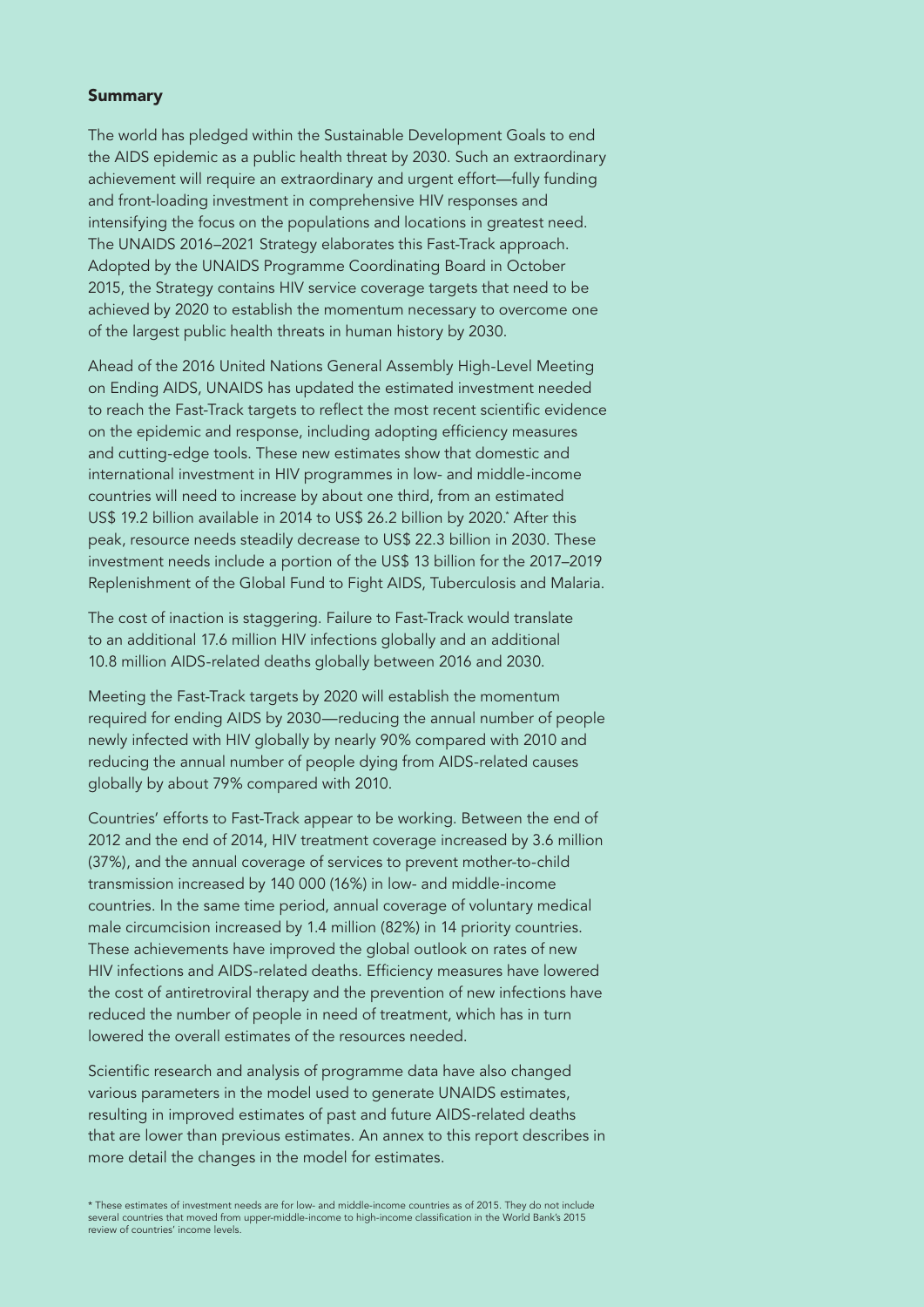A Fast-Track approach is critical to establishing the momentum necessary to reach the Sustainable Development Goal target to end the AIDS epidemic as a public health threat by 2030.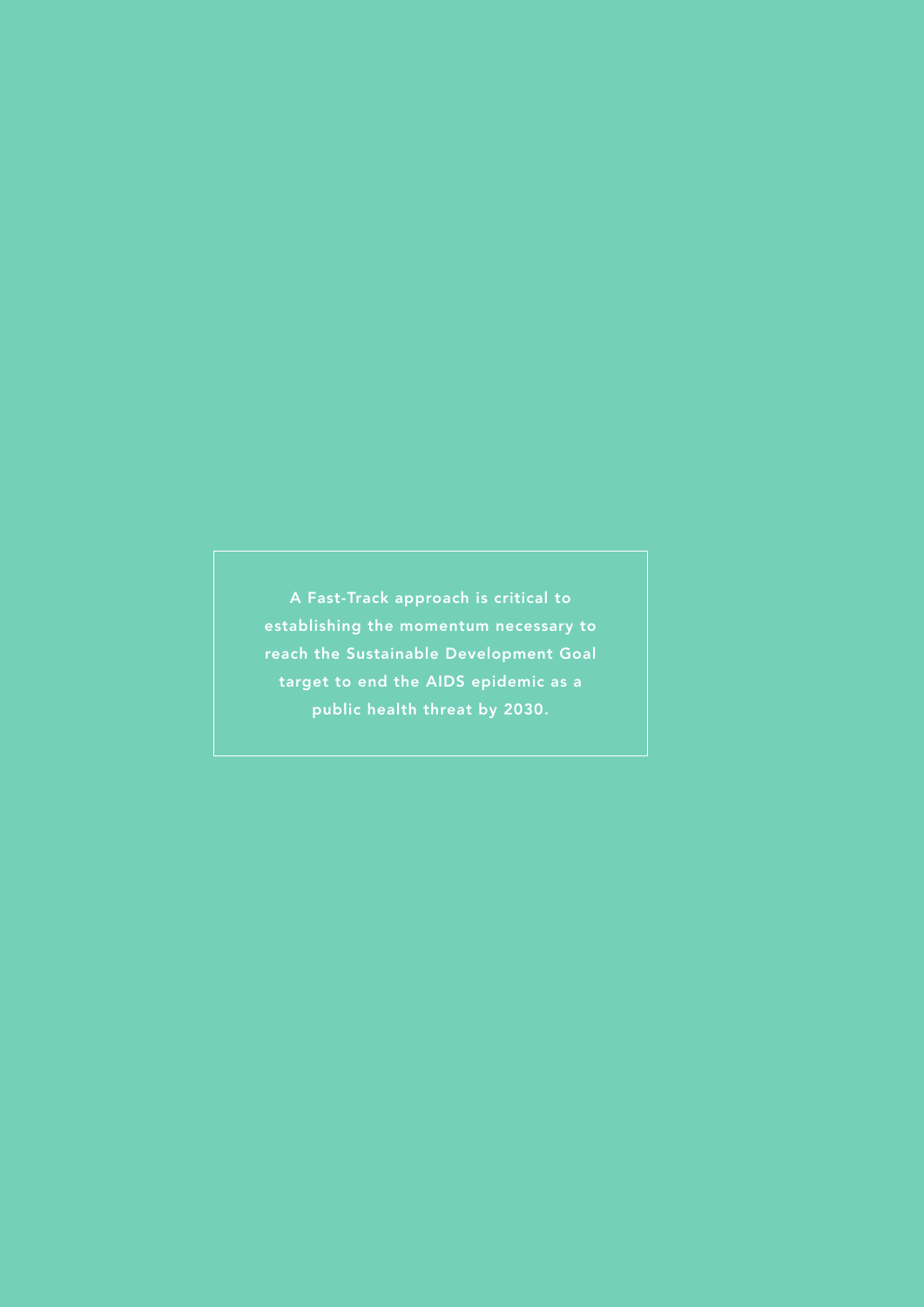### Fast-Track versus business as usual

Fast-Track is a comprehensive approach implemented by health systems working in close collaboration with civil society to deliver evidenceinformed, high-impact services within an enabling environment that protects individual rights and moves society towards the goal of zero discrimination. Fast-Track is guided at the national level and realized at the local level. It requires cities, towns and communities to take charge of their HIV responses by analysing the nature of their epidemic and then using a location–population approach to focus their resources on the geographical areas and the populations in greatest need.

Updated UNAIDS projections reconfirm that a Fast-Track approach is critical to establishing the momentum necessary to reach the Sustainable Development Goal target to end the AIDS epidemic as a public health threat by 2030. A Fast-Track approach will result in a nearly 90% reduction in the annual number of people newly infected with HIV globally and a 79% reduction in the annual number of people dying from AIDS-related causes globally from 2010 to 2030. Scientific advances are expected to further push progress to a 90% reduction in AIDS-related deaths.

By comparison, a business-as-usual approach (maintaining the 2014 level of service coverage) will prolong the epidemic indefinitely, and in many countries the epidemic will rebound and grow. Compared with maintaining the 2014 level of HIV services, the Fast-Track approach will avert 17.6 million HIV infections and 10.8 million AIDS-related deaths from 2016 to 2030.

# Projected annual number of new HIV infections globally, Fast-Track versus business as usual, 2010–2030

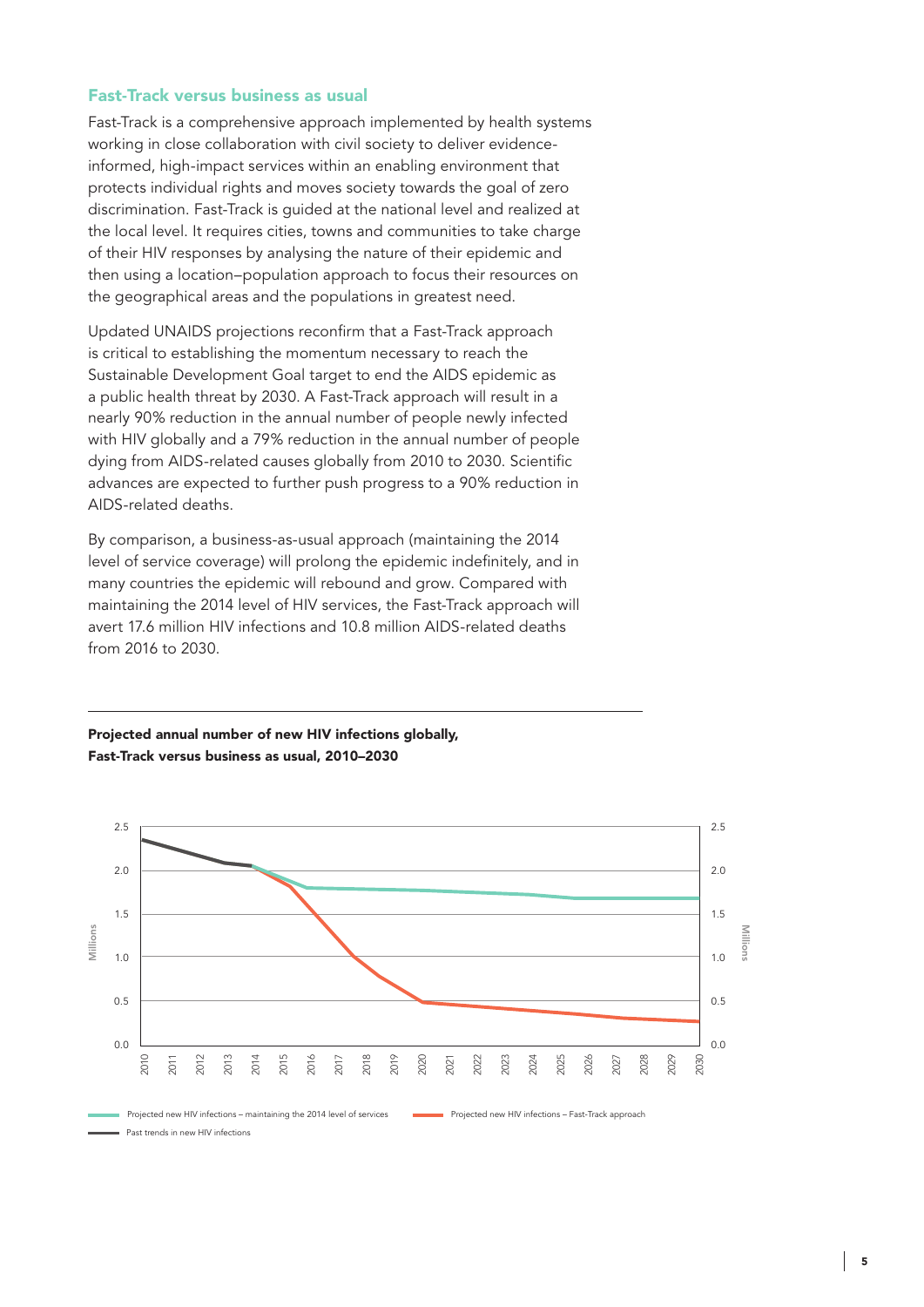



Compared with the impact projections in the December 2014 UNAIDS report *Fast-Track: ending the AIDS epidemic by 2030*, UNAIDS' latest projections include two additional years of programme data that show great increases in coverage of HIV services between the end of 2012 and the end of 2014. HIV treatment coverage increased by 3.6 million (37%), and the annual coverage of services to prevent mother-to-child transmission increased by 140 000 (16%) in low- and middle-income countries. In the same time period, annual coverage of voluntary medical male circumcision increased by 1.4 million (82%) in 14 priority countries.<sup>\*</sup> The result is an improved outlook that is at least in part attributable to increases in service delivery.

Additional changes in the impact projections are due to changes in various parameters in the model used to generate UNAIDS estimates, based on scientific research and analysis of programme data. For example, a proportion of the reduction in past and future AIDS-related deaths results from improved understanding of the rate of disease progression among people living with HIV and also a reduction in the estimated number of people newly infected with HIV during the peak of the epidemic.

\* Botswana, Ethiopia, Kenya, Lesotho, Malawi, Mozambique, Namibia, Rwanda, South Africa, Swaziland, United Republic of Tanzania, Uganda, Zambia, and Zimbabwe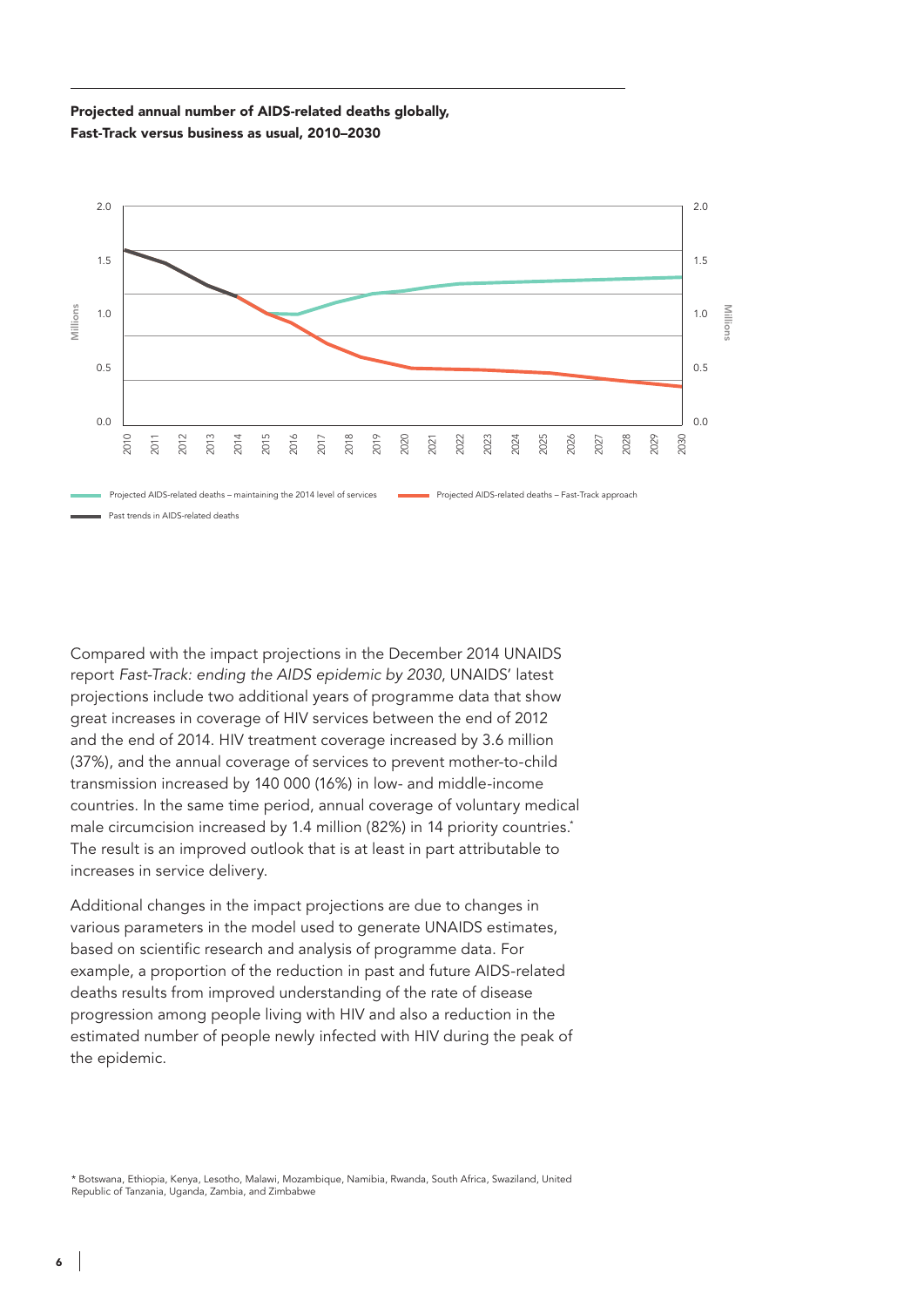### Fast-Track service delivery projections in low- and middle-income

# countries, select programme areas and select populations

Outreach (including HIV prevention, access to HIV testing, linkage to care and treatment adherence support) to gay men and other men who have sex with men



2016 2017 2018 2019 2020 2021 2022 2023 2024 2025 2026 2027 2028 2029 2030

Outreach (including HIV prevention, access to HIV testing, linkage to care and treatment adherence support) to sex workers



People reached with 2014 level of coverage Additional people reached through Fast-Track

Beyond these adjustments in the model, scaling up high-impact HIV treatment and prevention programmes since the end of 2012 has changed the trajectory of new HIV infections and AIDS-related deaths. Fast-Track appears to be working. Staying on track will require additional focus on community-based service delivery models. Compared with the 2014 level of service delivery in low- and middle-income countries, Fast-Track will need to provide antiretroviral therapy to an additional 12 million people living with HIV in 2020. Finding these people and initiating treatment will require outreach to key populations at higher risk of HIV infection with a comprehensive package of HIV services, including HIV prevention, access to HIV testing, linkage to care and treatment adherence support. Under Fast-Track, this comprehensive package will be provided to an additional 6.9 million gay men and other men who have sex with men, 2.2 million people who inject drugs and 4.9 million sex workers.







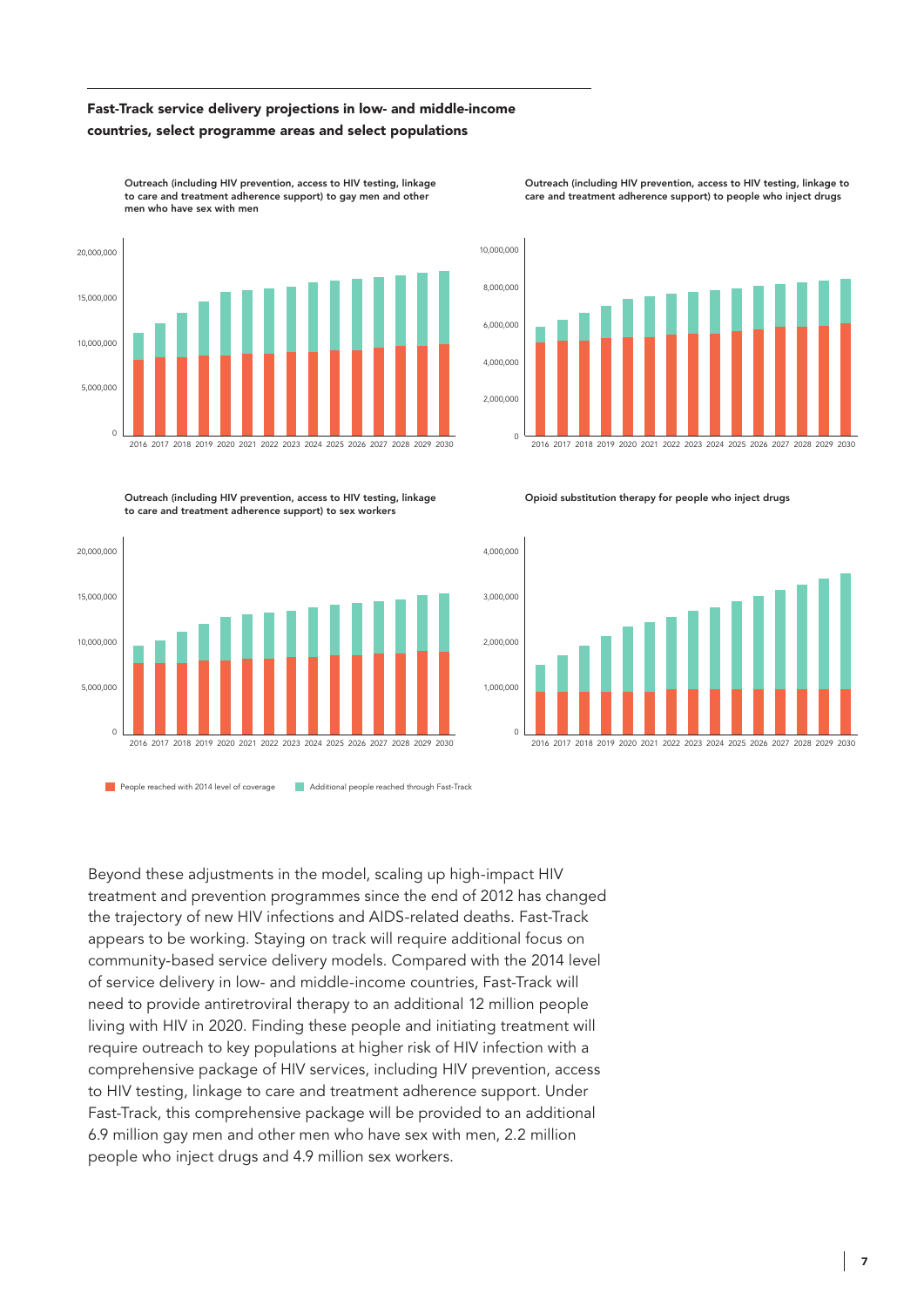# Front-loading investment

The Fast-Track approach requires front-loading investment: a rapid increase in resources allocated to HIV during the next few years to achieve greater long-term gains and reduce the resources needed in the future. From an estimated US\$ 19.2 billion available in 2014 for HIV programmes in low- and middle-income countries, investment from all sources will need to increase by about one third to US\$ 26.2 billion by 2020. These investment needs include a portion of the US\$ 13 billion for the 2017–2019 Replenishment of the Global Fund to Fight AIDS, Tuberculosis and Malaria. After 2020, the vast majority of people living with HIV will have been diagnosed. Because of this and other factors, the resources needed for HIV then steadily decrease to US\$ 22.3 billion in 2030.



#### Resources needed to achieve the 90–90–90 treatment target by 2020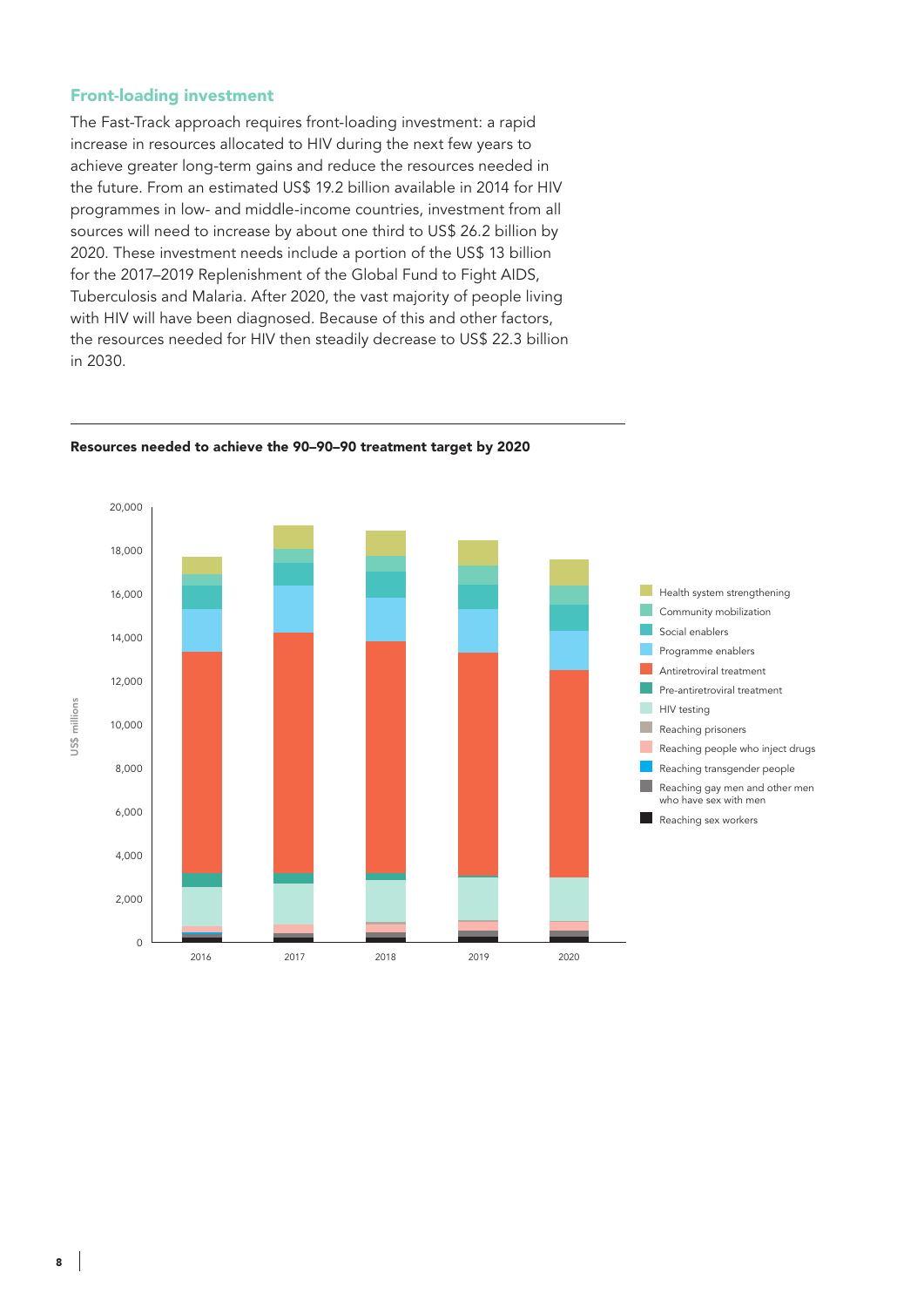UNAIDS' latest investment projections contain several important changes. The latest estimate of resources available in 2014 is lower than previous estimates because it does not include several countries that have moved from upper-middle-income to high-income status, according to the World Bank's 2015 classification of countries' income levels. Estimates of future investment needs have been affected by several adjustments, including:

- > Higher targets for combination HIV prevention services and several other programme areas within the UNAIDS Strategy.
- > Adoption of the World Health Organization's *Consolidated guidelines on the use of antiretroviral drugs for treating and prevention HIV infection—what's new,* released in November 2015.
- > Efficiency gains caused by further reductions in the prices of antiretroviral medicines and supplies, and a streamlined package of care recommended for stable patients.

The adjustments that cause the greatest effect are the lower prices for antiretroviral medicines and the streamlined package of care, which lower the unit cost of antiretroviral therapy and, in turn, lower overall estimates of the resources needed.††

The resources needed to achieve the 90–90–90 treatment target in lowand middle-income countries will peak in 2017 at US\$ 19.3 billion, or 73% of the total investment needs for the year. The resources needed to achieve 90–90–90 then decline to US\$ 17.6 billion in 2020, or 67% of the total resources needed, as projected reductions in the cost of antiretroviral therapy are achieved. The estimate of the investment needed to achieve the 90–90–90 target includes a proportion of the total costs required for critical enablers, health system strengthening and outreach to key populations. Outreach services for key populations are critical for both HIV prevention and also for achieving the level of HIV testing required to diagnose 90% of all people living with HIV by 2020.

Investment needs for HIV prevention—including condom promotion, prevention of mother-to-child transmission, pre-exposure prophylaxis, voluntary medical male circumcision and a contribution towards outreach services for key populations—increase from US\$ 4.5 billion in 2016 to US\$ 7.3 billion in 2020. It is recognized that resources will need to be utilized in locations with higher HIV burden and among populations at greater risk of HIV infection. Unlike HIV treatment, future resource needs for prevention continue to increase as the sizes of key populations continue to increase.

†† The previous resource needs estimate included in the UNAIDS 2016–2021 strategy was US\$ 30 billion in 2020.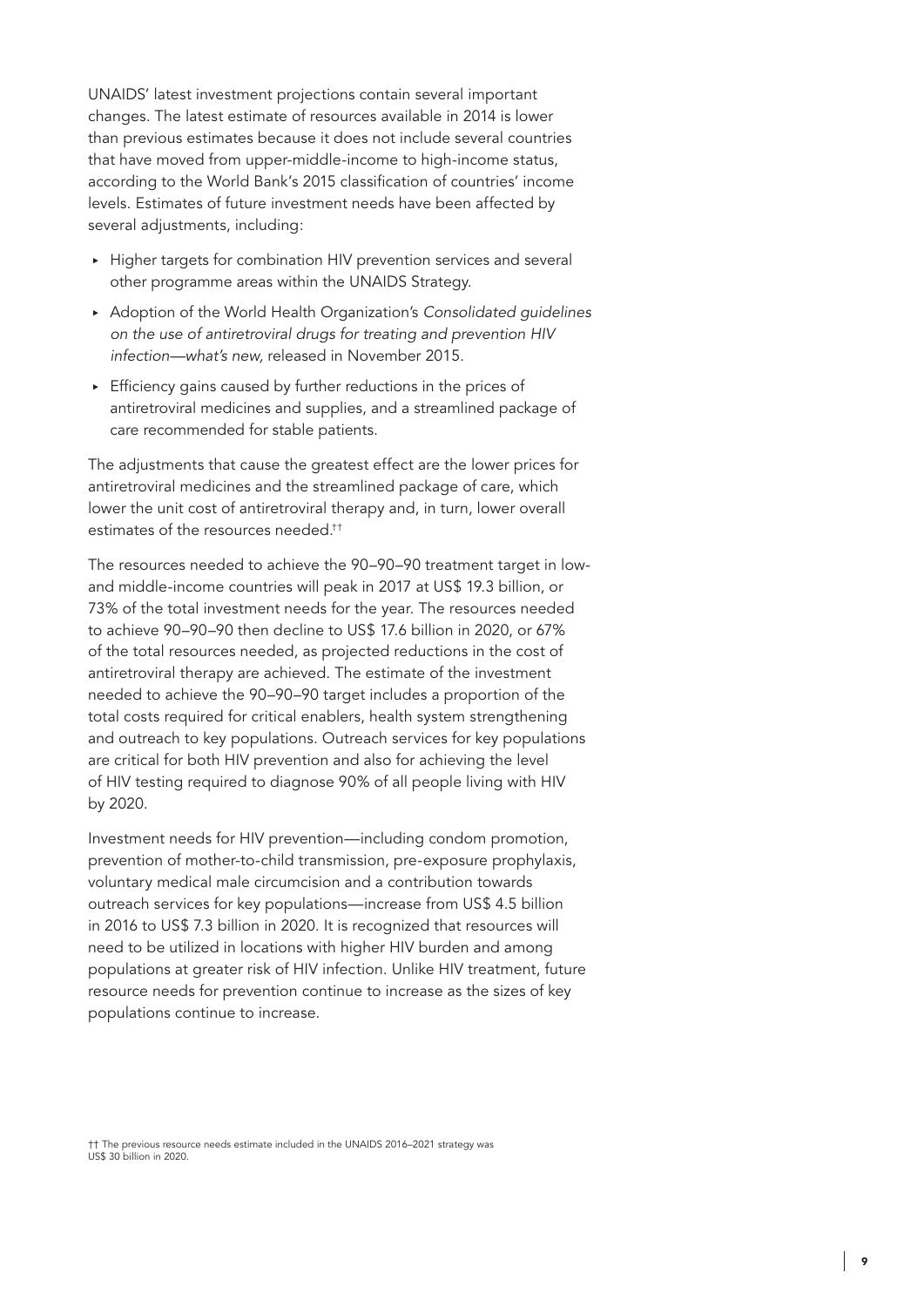Greater investment in civil society and community-based service delivery is critical to the Fast-Track approach. Outreach to key populations in low- and middle-income countries for HIV prevention and linkage to HIV testing and treatment should grow to about 7.2% of total investment by 2020, and the estimated resources needed for community-based delivery of antiretroviral therapy should grow to about 3.8% of total investment. By 2020, investment in community mobilization should increase three-fold to 3% of total resources in low- and middle-income countries to help civil society represent the interests of communities affected by HIV, and to drive ambition, funding and equity in the AIDS response. Social enablers—including advocacy, political mobilization, law and policy reform, human rights, public communication and stigma reduction—should reach 6% of total expenditure by 2020.

### Thirty-five countries account for 90% of new HIV infections globally, 2014



\* Data not available at the time of publication.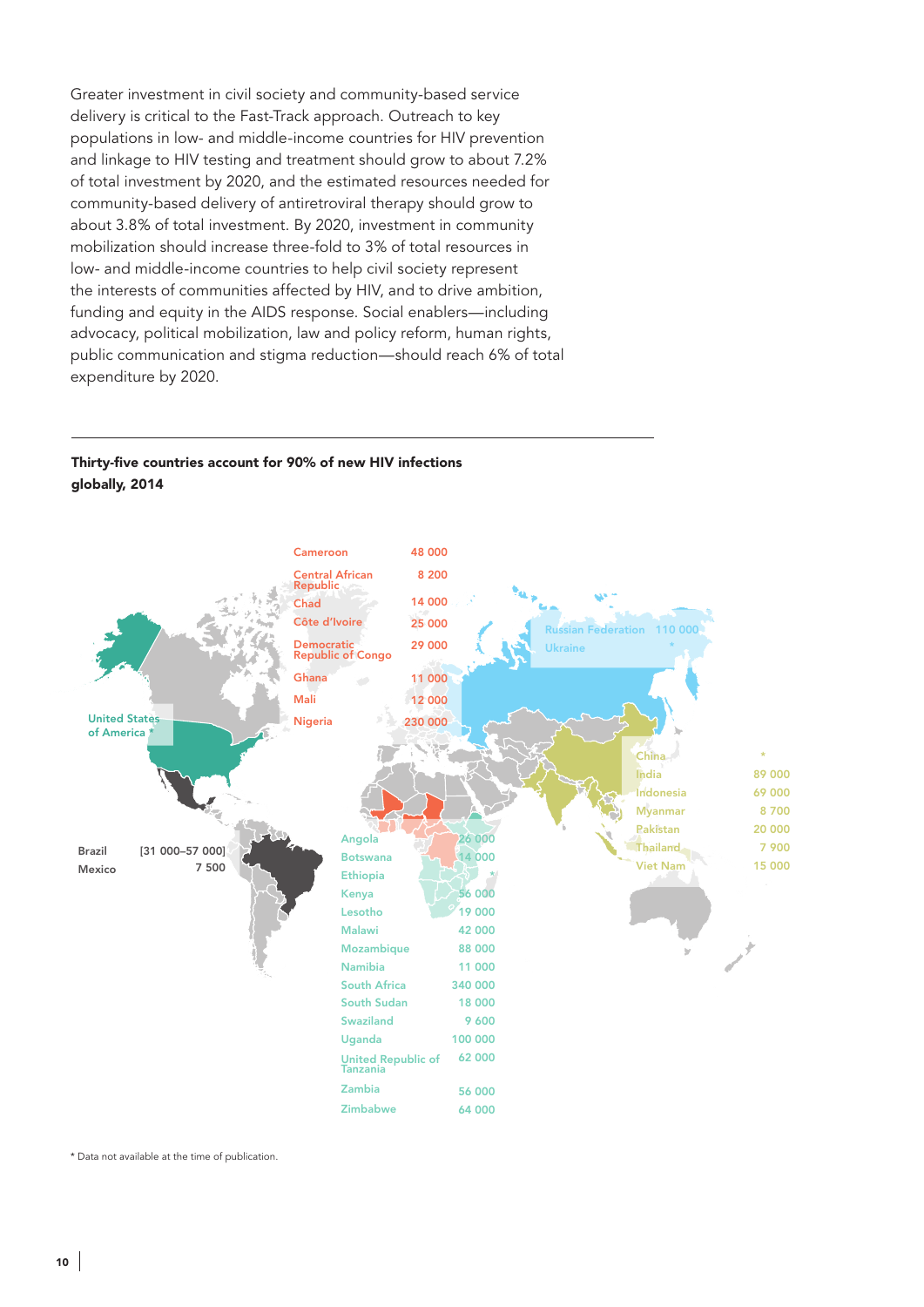# A shared responsibility

Ending the AIDS epidemic is a shared responsibility, requiring increases in both international and domestic investment in the AIDS responses of low- and middle-income countries. Particular focus is required on the 33 low- and middle-income countries that are among the 35 countries that account for 90% of the people newly infected with HIV.

Low-income countries require a 35% increase in HIV resources, from US\$ 5.5 billion available in 2014 to a peak of US\$ 7.4 billion needed in 2020.

In lower-middle-income countries, where a large percentage of the world's people living with HIV are located, investment needs to increase by 91%, from US\$ 4.3 billion available in 2014 to a peak of US\$ 8.2 billion needed in 2020.

In upper-middle-income countries, which generally have higher unit costs, investment needs peak in 2017 at US\$ 11.3 billion, 20% higher than the US\$ 9.4 billion available in 2014.

Domestic investment, which nearly tripled from 2006 to 2014, now accounts for nearly 60% of all resources for HIV in low- and middleincome countries. To achieve the Fast-Track targets, domestic investment needs to further increase from 2016 to 2020, reaching US\$ 0.9 billion in 31 low-income countries, US\$ 3.7 billion in 43 lowermiddle-income countries and US\$ 10.0 billion in 42 upper-middleincome countries.

# Resources available for HIV in 2014 and investment needs for 2016–2030, by level of income in low- and middle-income countries

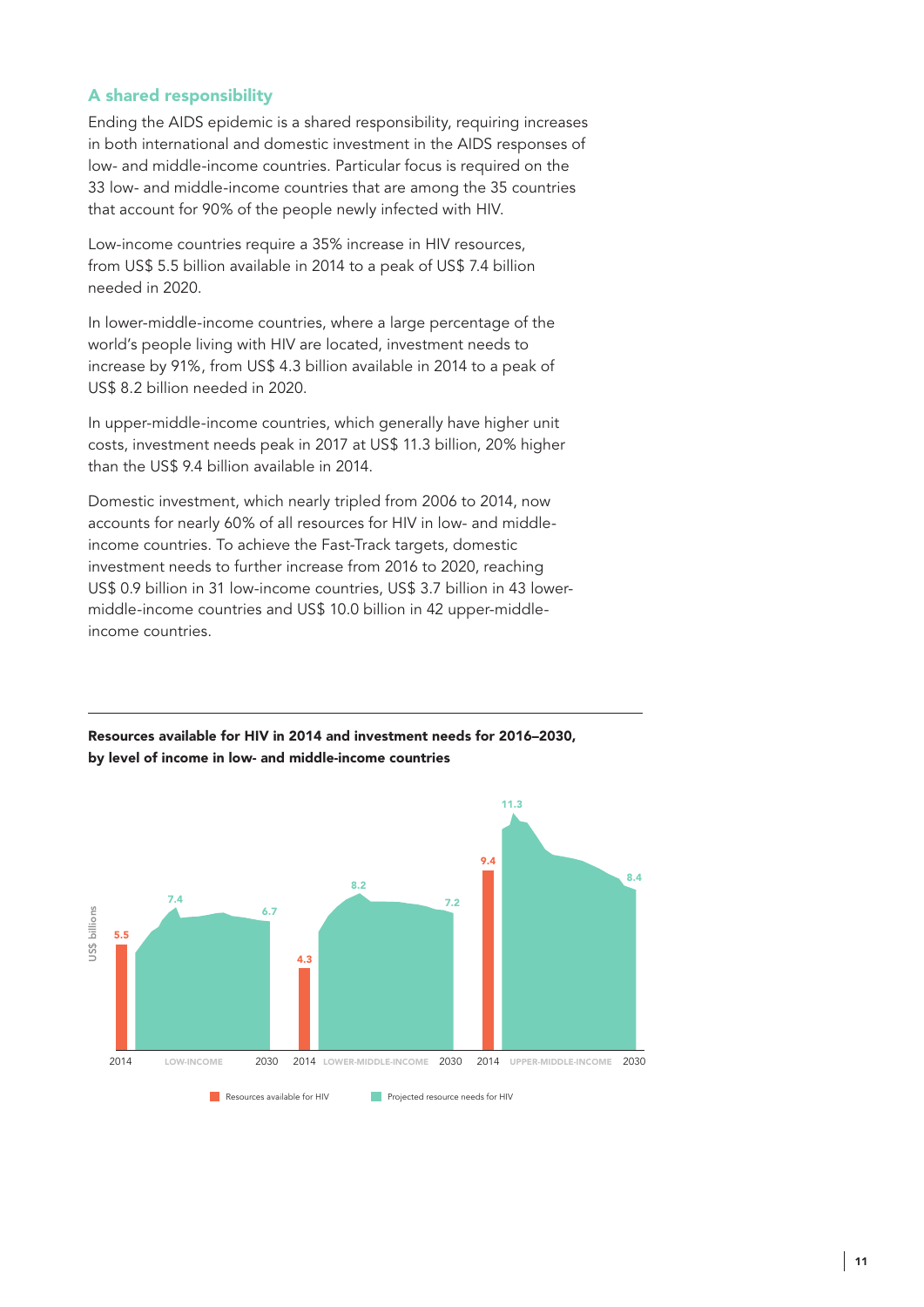## Domestic public investment and international assistance in low- and middle-income countries, by income level (US\$ billions)\*



<sup>\*</sup> The 2014 resource availability figures in this graph exclude out-of-pocket spending in low- and middle-income countries.

International assistance should continue to focus on low-income countries, which have lower domestic ability to pay, and priority lowermiddle-income countries with high HIV prevalence and large numbers of people living with HIV. The total annual international assistance for HIV will need to increase by at least US\$ 2.8 billion compared with 2014 levels. This includes an additional US\$ 1.8 billion for lowincome countries and an additional US\$ 1.9 billion for lower-middleincome countries, while upper-middle-income countries' international assistance reduces. The remaining annual international investment in upper-middle-income countries of US\$ 0.5 billion in 2020 is required for countries with a particularly high burden of HIV, and challenges are expected regarding the transition to self-reliance and the provision of services to key populations.

From 2014 to 2020, the share of HIV investment from domestic public sources is proposed to increase from 10% to 12% in 31 low-income countries, from 22% to 45% in 43 lower-middle-income countries and from 84% to 95% in 42 upper-middle-income countries. This proposed proportion of future domestic and international investment is consistent with the Addis Ababa Action Agenda agreed in July 2015 at the United Nations Third International Conference on Financing for Development.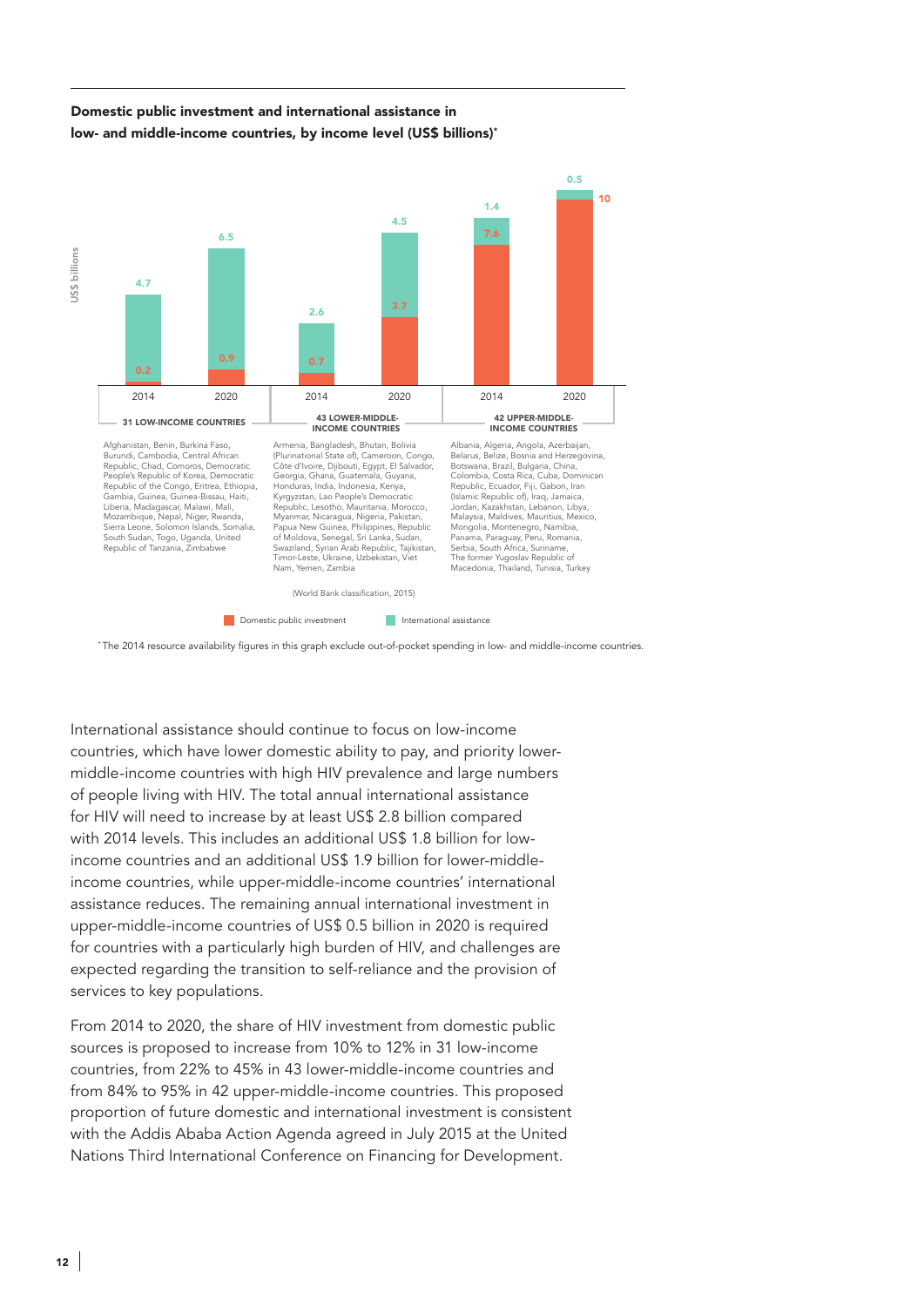The proposed share of HIV investment from domestic public sources has also been informed by an analysis of fiscal space for 28 of the 33 low- and middle-income countries that are a priority for Fast-Track (*Fiscal space analysis and funding options for the UNAIDS Fast-Track countries*, report prepared for UNAIDS, August 2015). This analysis found that eight low-income countries $^\mathrm{t}$  currently use an average of 5.6% of domestic public expenditure for health and, of that, 20% for HIV. Recent economic forecasts indicate that these countries are likely to achieve annual economic growth of 6% on average. Assuming that economic growth translates to an increase in public revenue, a small portion of this additional revenue can be used to increase their spending on health to 7% of domestic public expenditure by 2020. If these countries continue to dedicate the same 20% share of their health budgets to HIV, they should be able to meet the proposed target of 12% of total HIV investment needs by 2020.

A similar analysis of 14 lower-middle-income countries‡ indicates that these countries currently use an average of 8.1% of their domestic public expenditure for health and, of that, 8.6% for HIV. If these countries increase their health spending to the level of the best performer in this group (13% of domestic public expenditure for health and increase their spending on HIV to 12% of health expenditure) by 2020, their spending on HIV would more than triple, covering a large portion of the proposed increase in the share of domestic public spending for HIV in lower-middle-income countries (from 22% to 45%). Some lower-middle-income countries will require additional domestic resource mobilization efforts, which should be determined by detailed country-specific fiscal space analyses.

The six upper-middle-income countries included in the fiscal-space analysis§ currently use about 15% of their domestic public expenditure on health. Five of these countries use an average of 1% of this domestic public expenditure on HIV; South Africa uses 10%. These countries are expected to achieve economic growth of about 3.5% per year, which would almost triple their fiscal space for HIV and cover their proposed 95% share of domestic investment in their HIV responses.

Ending the AIDS epidemic is achievable Scaling up high-impact HIV treatment and prevention programmes since the end of 2012 has changed the trajectory of epidemic. The Fast-Track approach appears to be working. The latest UNAIDS investment projections confirm that a combination of fully funding and front-loading investment in combination with improving coverage and quality of HIV services can end AIDS as a public health threat by 2030. Increased investment, efficiency gains and programme scale-up achieved within the last few years already appear to be having an important effect on the trajectory of the epidemic.

<sup>†</sup> Democratic Republic of the Congo, Ethiopia, Haiti, Malawi, Mozambique, Uganda, United Republic of Tanzania and Zimbabwe.

<sup>‡</sup> Cameroon, Chad, Côte d'Ivoire, India, Indonesia, Kenya, Lesotho, Nigeria, Pakistan, South Sudan, Swaziland, Ukraine, Viet Nam and Zambia.

<sup>§</sup> Angola, Brazil, China, Islamic Republic of Iran, Jamaica and South Africa.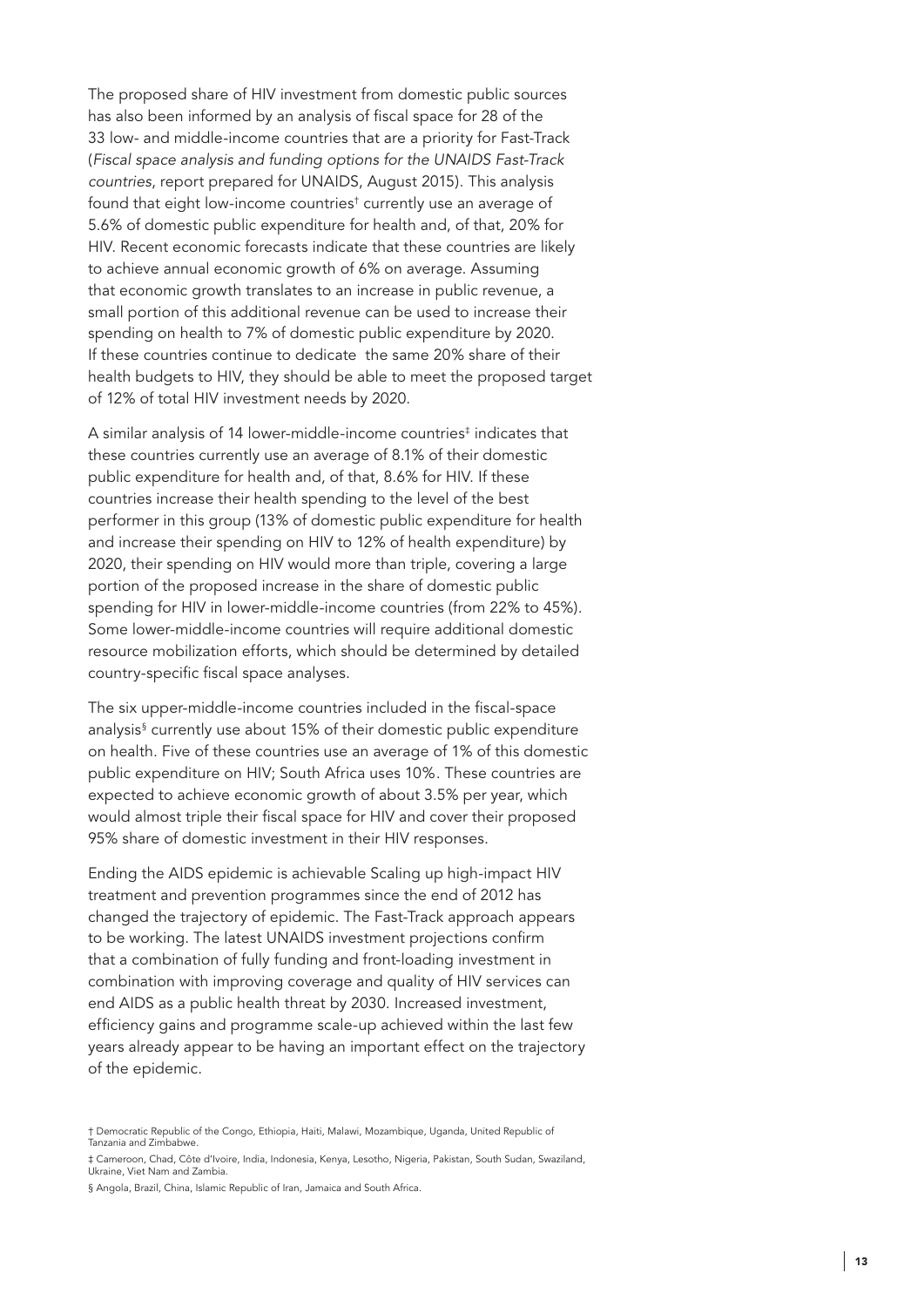# Annex: Fast-Track estimates and projections – what has changed between 2014 and 2016?

UNAIDS periodically revises its projections of investment needs and programme impact to incorporate changes in programme guidance, global and regional targets and the publication of peer-reviewed scientific evidence, including the latest research on innovative approaches and cutting-edge tools.

The calculations of the resources needed by low- and middle-income countries are based on modelled projections from 116 low- and middle-income countries. The projected global impact of the Fast-Track approach is based on modelled estimates from 46 countries that account for more than 90% of new HIV infections, extrapolated to 163 countries, including high-income countries.

The estimates in this publication were generated using the same modelling approach used for the estimates within the December 2014 UNAIDS report *Fast-Track: ending the AIDS epidemic by 2030*. The model for the 2016 estimates contains many enhancements, including revised inputs and revised assumptions.

For comparative purposes, the figures below contain both the 2014 and 2016 projections of new HIV infections and AIDS-related deaths for lowand middle-income countries.<sup>\*\*</sup>

The matrix on pages 16 and 17 contains the major differences between 2014 and 2016 Fast-Track projections.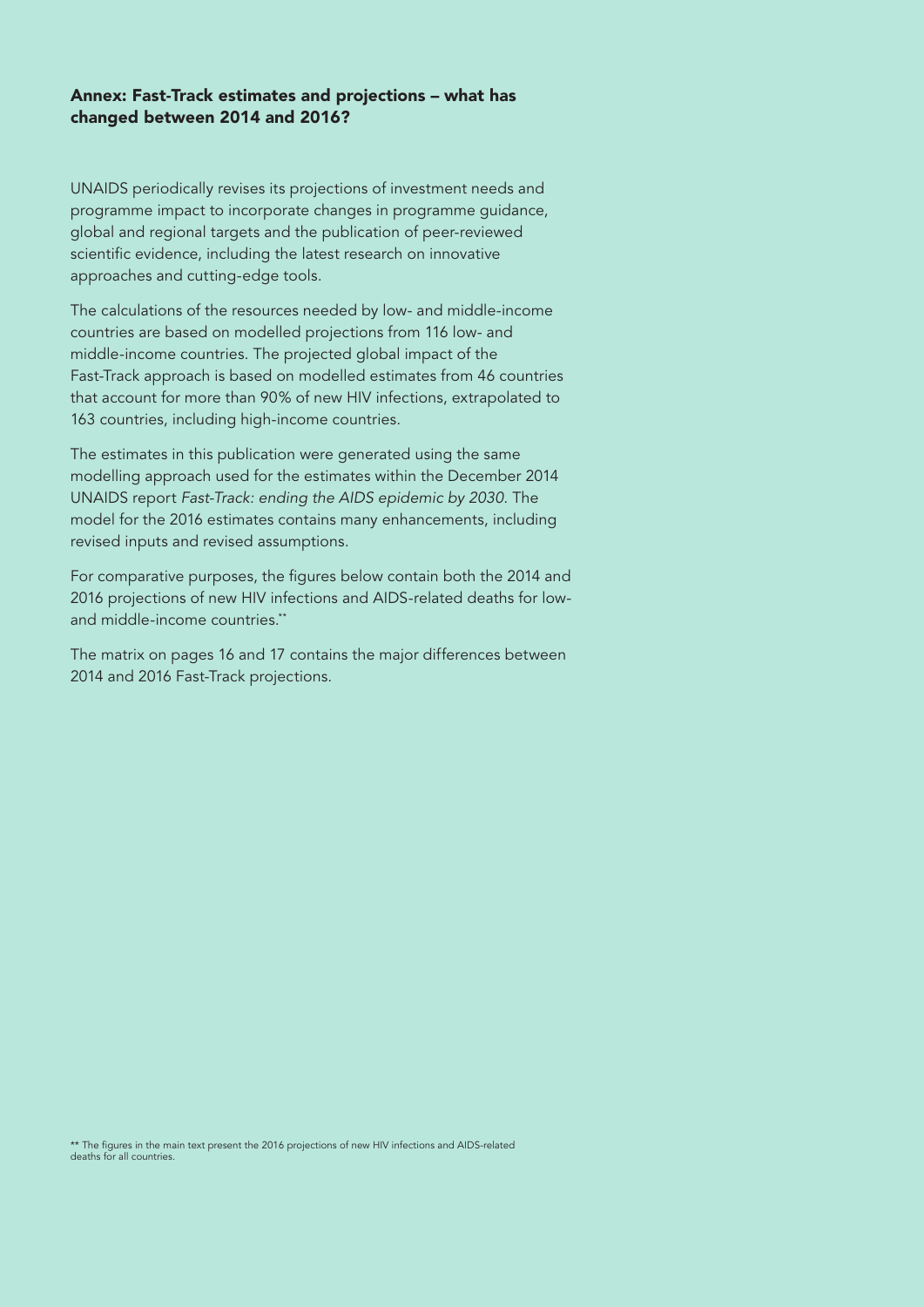# New HIV infections in low- and middle-income countries Different scenarios, 2010–2030



# AIDS deaths in low- and middle-income countries Different scenarios, 2010–2030

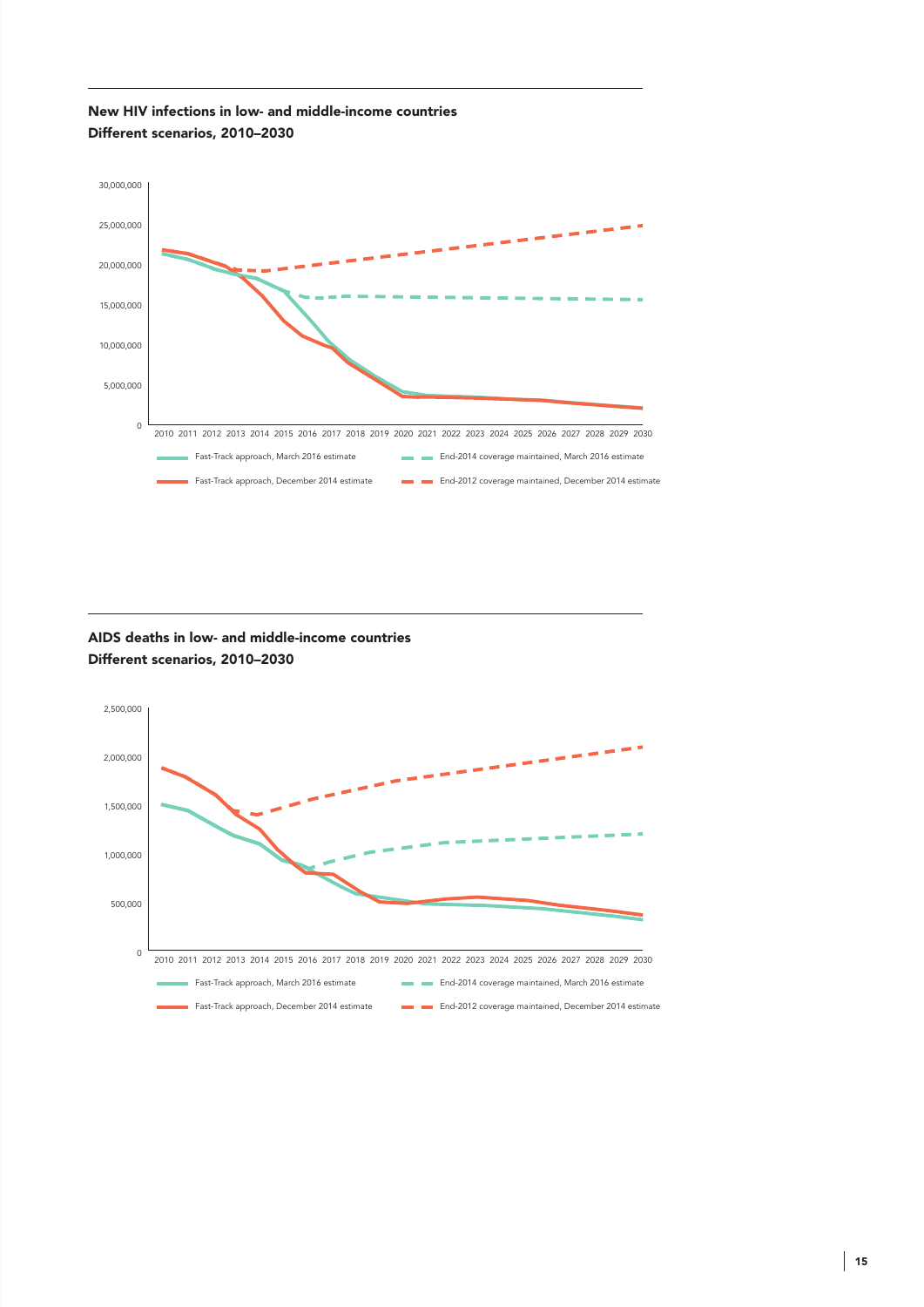| MATRIX OF CHANGES TO MODEL PARAMETERS BETWEEN THE 2014 AND 2016 FAST-TRACK PROJECTIONS                                                                       |                                                                                                                                                                    |                                                                                                                    |                                                                                                                                                                                         |  |  |
|--------------------------------------------------------------------------------------------------------------------------------------------------------------|--------------------------------------------------------------------------------------------------------------------------------------------------------------------|--------------------------------------------------------------------------------------------------------------------|-----------------------------------------------------------------------------------------------------------------------------------------------------------------------------------------|--|--|
|                                                                                                                                                              | <b>2014 FAST-TRACK PROJECTIONS</b>                                                                                                                                 | <b>2016 FAST-TRACK PROJECTIONS</b>                                                                                 | <b>SOURCE</b>                                                                                                                                                                           |  |  |
| <b>UPDATED TARGETS FOR 2020 AND MODEL SCENARIOS</b>                                                                                                          |                                                                                                                                                                    |                                                                                                                    |                                                                                                                                                                                         |  |  |
| Coverage of services for key populations<br>(sex workers, gay men and other men who<br>have sex with men, transgender people and<br>people who inject drugs) | 80%                                                                                                                                                                | 90%                                                                                                                | UNAIDS 2016-2021 strategy                                                                                                                                                               |  |  |
| Voluntary medical male circumcision                                                                                                                          | 80%                                                                                                                                                                | 90%                                                                                                                | UNAIDS 2016-2021 strategy                                                                                                                                                               |  |  |
| Cash transfers for 10-24-year-old girls                                                                                                                      | Yes, in all hyper-endemic countries<br>(Botswana, Lesotho, Malawi,<br>Mozambique, Namibia, South Africa,<br>Swaziland, Zambia, Zimbabwe)                           | Yes, in hyper-endemic countries with low rates<br>of female secondary enrollment (all except<br>South Africa)      | World Health Organization. Policy<br>brief: Consolidated guidelines<br>on the use of antiretroviral drugs<br>for treating and preventing<br>HIV infection: what's new?<br>November 2015 |  |  |
| Pre-exposure prophylaxis for 10% (2020) and<br>30% (2030) of key populations                                                                                 | For sex workers, gay men and other men<br>who have sex with men and transgender<br>people                                                                          | For sex workers, gay men and other men who<br>have sex with men, transgender people and<br>people who inject drugs | World Health Organization. Policy<br>brief: Consolidated guidelines<br>on the use of antiretroviral drugs<br>for treating and preventing<br>HIV infection: what's new?<br>November 2015 |  |  |
| Pre-exposure prophylaxis was added for<br>sexually-active young people                                                                                       | For males and females aged 10-19 in<br>hyper-endemic countries                                                                                                     | Only for females 15-24, in areas where HIV<br>incidence is >3% in this population                                  | World Health Organization. Policy<br>brief: Consolidated guidelines<br>on the use of antiretroviral drugs<br>for treating and preventing<br>HIV infection: what's new?<br>November 2015 |  |  |
| Condom use                                                                                                                                                   | Condom use was affected by media<br>communications and also testing, school-<br>based AIDS education, community<br>mobilization and outreach to key<br>populations | Condom use rate specified directly as 90%<br>among people with multiple partners                                   | UNAIDS 2016-2021 strategy                                                                                                                                                               |  |  |
| <b>IMPROVED MODEL ASSUMPTIONS, INPUTS AND PROGRAMME DATA</b>                                                                                                 |                                                                                                                                                                    |                                                                                                                    |                                                                                                                                                                                         |  |  |
| Surveillance data                                                                                                                                            | Data up to and including 2012                                                                                                                                      | Data up to and including 2014                                                                                      | Country HIV estimates teams                                                                                                                                                             |  |  |
| Demographic data                                                                                                                                             | World Population Prospects 2012                                                                                                                                    | World Population Prospects 2015                                                                                    | UN Population division                                                                                                                                                                  |  |  |
| Trends in HIV prevalence reflect changes in<br>characteristics of antenatal clinic attendees                                                                 | No                                                                                                                                                                 | Yes                                                                                                                | Eaton et al AIDS 2014                                                                                                                                                                   |  |  |
| Mortality among people on antiretroviral<br>treatment lost to follow up included                                                                             | Yes                                                                                                                                                                | Improved                                                                                                           | Stover et al STI 2012<br><b>UNAIDS Reference Group</b><br>on Estimates, Modeling and<br>Projections, 2015                                                                               |  |  |
| Parameters describing the progression of<br>people from seroconversion to death for<br>adults receiving antiretroviral treatment                             | 2012 estimates                                                                                                                                                     | 2015 estimates                                                                                                     | <b>UNAIDS Reference Group</b><br>on Estimates, Modeling and<br>Projections, 2014                                                                                                        |  |  |
| Non-AIDS related deaths among people<br>who inject drugs                                                                                                     | 1.08                                                                                                                                                               | 1.6                                                                                                                | Mathers et al AIDS 2014                                                                                                                                                                 |  |  |
| Age of children starting antiretroviral<br>treatment                                                                                                         | Distributed according to child infections                                                                                                                          | Distribution based on data from IeDEA<br>consortium                                                                | <b>UNAIDS Reference Group</b><br>on Estimates, Modeling and<br>Projections, 2016                                                                                                        |  |  |
| Parameters describing the progression of<br>children from seroconversion to death, by<br>CD4 cell count                                                      | No                                                                                                                                                                 | Yes                                                                                                                | <b>UNAIDS Reference Group</b><br>on Estimates, Modeling and<br>Projections, 2015                                                                                                        |  |  |
| Mother-to-child HIV transmission rates                                                                                                                       | Based on Rollins et al STI 2012                                                                                                                                    | Updated based on Mofenson et al,<br>unpublished manuscript 2015                                                    |                                                                                                                                                                                         |  |  |
| Goals model applied                                                                                                                                          | 28 countries                                                                                                                                                       | 45 countries                                                                                                       | Avenir Health<br>(www.avenirhealth.org)                                                                                                                                                 |  |  |
| Fit to estimates of the HIV prevalence and<br>incidence                                                                                                      | Based on 2013 estimates                                                                                                                                            | Updated to 2015 estimates                                                                                          | <b>UNAIDS</b>                                                                                                                                                                           |  |  |
| Number of people on antiretroviral<br>treatment                                                                                                              | End 2012 - 9.8 million in low- and middle-<br>income countries                                                                                                     | End 2014 - 13.5 million in low- and middle-<br>income countries                                                    | UNAIDS Global AIDS Response<br>Progress Reporting 2015                                                                                                                                  |  |  |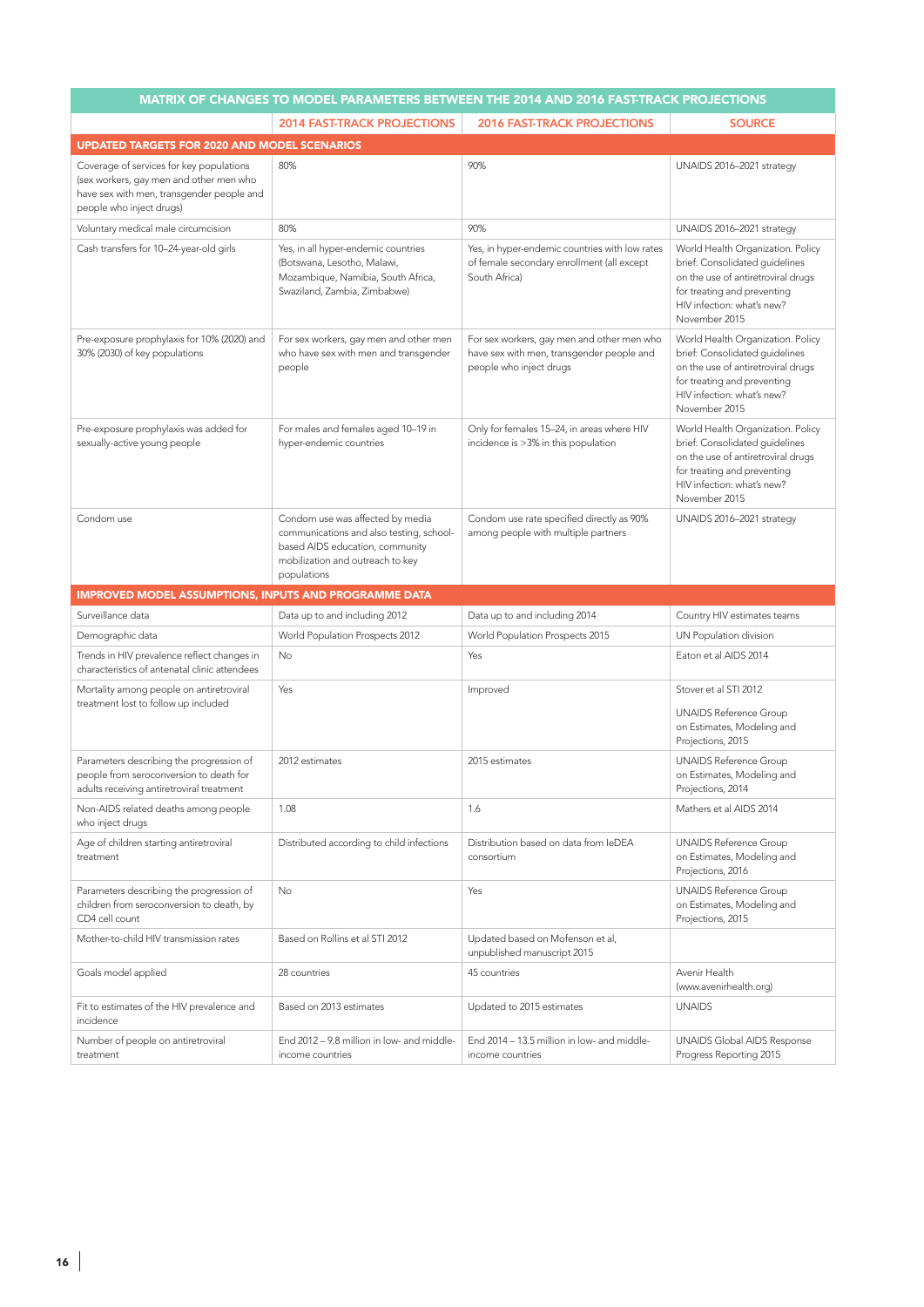|                                                                                                | <b>2014 FAST-TRACK PROJECTIONS</b>                                                                                                                            | <b>2016 FAST-TRACK PROJECTIONS</b>                                                                                                                                       | <b>SOURCE</b>                                                                                                                                                                                                                                                                                                              |  |
|------------------------------------------------------------------------------------------------|---------------------------------------------------------------------------------------------------------------------------------------------------------------|--------------------------------------------------------------------------------------------------------------------------------------------------------------------------|----------------------------------------------------------------------------------------------------------------------------------------------------------------------------------------------------------------------------------------------------------------------------------------------------------------------------|--|
| <b>IMPROVED MODEL ASSUMPTIONS, INPUTS AND PROGRAMME DATA (CONTINUED)</b>                       |                                                                                                                                                               |                                                                                                                                                                          |                                                                                                                                                                                                                                                                                                                            |  |
| Main characteristics of HIV care services<br>for people on HIV treatment by type<br>of patient | Intensity of service delivery (estimated<br>average or range, not disaggregated<br>by type of patient)                                                        | Intensity of service delivery                                                                                                                                            |                                                                                                                                                                                                                                                                                                                            |  |
| Patients initiating antiretroviral treatment                                                   |                                                                                                                                                               |                                                                                                                                                                          |                                                                                                                                                                                                                                                                                                                            |  |
| CD4 per year                                                                                   | $1 - 3$                                                                                                                                                       | 1                                                                                                                                                                        |                                                                                                                                                                                                                                                                                                                            |  |
| Viral load test per year                                                                       | $0 - 1$                                                                                                                                                       | $\overline{2}$                                                                                                                                                           |                                                                                                                                                                                                                                                                                                                            |  |
| Medical consultations per year                                                                 | $8 - 12$                                                                                                                                                      | $\overline{4}$                                                                                                                                                           | World Health Organization                                                                                                                                                                                                                                                                                                  |  |
| Drug delivery/adherence per year                                                               | $0 - 12$                                                                                                                                                      | $\overline{4}$                                                                                                                                                           | Policy brief: Consolidated                                                                                                                                                                                                                                                                                                 |  |
| Other blood tests                                                                              | $0 - 3$                                                                                                                                                       | $\mathbf{1}$                                                                                                                                                             | guidelines on the use of                                                                                                                                                                                                                                                                                                   |  |
| <b>Stable patients</b>                                                                         | antiretroviral drugs for treating and<br>preventing HIV infection: what's                                                                                     |                                                                                                                                                                          |                                                                                                                                                                                                                                                                                                                            |  |
| CD4 per year                                                                                   | $1 - 3$                                                                                                                                                       | $\mathbf{0}$                                                                                                                                                             | new? November 2015                                                                                                                                                                                                                                                                                                         |  |
| Viral load test per year                                                                       | $0 - 1$                                                                                                                                                       | $\mathbf{1}$                                                                                                                                                             |                                                                                                                                                                                                                                                                                                                            |  |
| Medical consultations per year                                                                 | $8 - 12$                                                                                                                                                      | 1.16 (on average)                                                                                                                                                        | Ad hoc unpublished virtual                                                                                                                                                                                                                                                                                                 |  |
| Drug delivery/adherence per year                                                               | $0 - 12$                                                                                                                                                      | $\overline{2}$                                                                                                                                                           | consultation on the application<br>of the WHO guidelines including                                                                                                                                                                                                                                                         |  |
| Other blood tests                                                                              | $0 - 3$                                                                                                                                                       | $\mathbf 0$                                                                                                                                                              | WHO, CHAI, MSF, PEPFAR and                                                                                                                                                                                                                                                                                                 |  |
| Non-virally suppressed patients                                                                |                                                                                                                                                               |                                                                                                                                                                          | individual experts, 2016                                                                                                                                                                                                                                                                                                   |  |
| CD4 per year                                                                                   | $1 - 3$                                                                                                                                                       | $\mathbb O$                                                                                                                                                              |                                                                                                                                                                                                                                                                                                                            |  |
| Viral load test per year                                                                       | $0 - 1$                                                                                                                                                       | $\overline{2}$                                                                                                                                                           |                                                                                                                                                                                                                                                                                                                            |  |
| Medical consultations per year                                                                 | $8 - 12$                                                                                                                                                      | 3                                                                                                                                                                        |                                                                                                                                                                                                                                                                                                                            |  |
| Drug delivery/adherence per year                                                               | $0 - 12$                                                                                                                                                      | $\overline{2}$                                                                                                                                                           |                                                                                                                                                                                                                                                                                                                            |  |
| Other blood tests                                                                              | $0 - 3$                                                                                                                                                       | $\mathbf{1}$                                                                                                                                                             |                                                                                                                                                                                                                                                                                                                            |  |
| Unit costs for antiretroviral therapy                                                          | Projected average cost per patient<br>per year in 2020 (service delivery<br>for people on first-line antiretroviral<br>treatment, including laboratory costs) | Projected annual cost per stable patient<br>per year in 2020 (Stable patients will<br>constitute approximately 90% of all people<br>on antiretroviral treatment in 2020) | Clinton Health Access Initiative,<br>Match 2.0 study; National Institute<br>of Public Health Mexico/ Bill &<br>Melinda Gates Foundation,                                                                                                                                                                                   |  |
| South Asia                                                                                     | \$447                                                                                                                                                         | \$177                                                                                                                                                                    | ORPHEA study; Pangea Best                                                                                                                                                                                                                                                                                                  |  |
| East Asia Pacific                                                                              | \$527                                                                                                                                                         | \$177                                                                                                                                                                    | Practices (Clinton Health Access<br>Initative, PANGEA); Clinton Health                                                                                                                                                                                                                                                     |  |
| Eastern Europe and Central Asia                                                                | \$1,185                                                                                                                                                       | \$214                                                                                                                                                                    | Access Initative, unpublished                                                                                                                                                                                                                                                                                              |  |
| Latin America and the Caribbean                                                                | \$980                                                                                                                                                         | \$481                                                                                                                                                                    | communication; Medecins sans<br>Frontieres, HIV/AIDS: community                                                                                                                                                                                                                                                            |  |
| Middle East and North Africa                                                                   | \$1,103                                                                                                                                                       | \$171                                                                                                                                                                    | models of care explained; VR                                                                                                                                                                                                                                                                                               |  |
| Sub-Saharan Africa                                                                             | \$429                                                                                                                                                         | \$141                                                                                                                                                                    | Prabhu et al, Clinton Health<br>Access Initiative, New ARVs Could<br>Represent Over US\$ 3 Billion in<br>Cost Savings Through 2025, IAS<br>Boston 2016; Joint WHO/UNAIDS<br>Meeting with Manufacturers and<br>Partners on Global ARV Demand<br>Forecast 2015-2020, Geneva,<br>8-9 March 2016.<br>Country investment cases. |  |
| Unit costs for opioid substitution therapy                                                     |                                                                                                                                                               |                                                                                                                                                                          |                                                                                                                                                                                                                                                                                                                            |  |
| South Asia and the Pacific                                                                     | \$410                                                                                                                                                         | \$363                                                                                                                                                                    | Road to Success: Towards<br>Sustainable Harm Reduction.<br>Financing Regional Report, First<br>year of the Regional Program<br>"Harm Reduction Works - Fund<br>It!", December 2015,                                                                                                                                        |  |
| Eastern Europe and Central Asia                                                                | \$4,300                                                                                                                                                       | \$664                                                                                                                                                                    |                                                                                                                                                                                                                                                                                                                            |  |
| Latin America and the Caribbean                                                                | \$3,450                                                                                                                                                       | \$664                                                                                                                                                                    |                                                                                                                                                                                                                                                                                                                            |  |
| Middle East and North Africa                                                                   | \$4,520                                                                                                                                                       | \$236                                                                                                                                                                    |                                                                                                                                                                                                                                                                                                                            |  |
| Sub-Saharan Africa                                                                             | \$265                                                                                                                                                         | \$265                                                                                                                                                                    | Vilnius, Lithuania                                                                                                                                                                                                                                                                                                         |  |

#### References

Eaton, J. W., T. M. Rehle, et al. (2014). "Recent HIV prevalence trends among pregnant women and all women in sub-Saharan Africa: implications for HIV estimates."<br>AIDS 28 Suppl 4: S507-514.

Mathers, B. M. and L. Degenhardt (2014). "Examining non-AIDS mortality among people who inject drugs." AIDS 28 Suppl 4: S435-444.

Stover, J., K. Andreev, et al. (2014). "Updates to the spectrum model to estimate key HIV indicators for adults and children." AIDS 28 Suppl 4: S427-434.

Stover, J., T. Brown, et al. (2012). "Updates to the Spectrum/Estimation and Projection Package (EPP) model to estimate HIV trends for adults and children." Sex Transm<br>Infect 88 Suppl 2: i11-16.

UN Population Division World Population Prospects 2015. Accessed on 31 March 2016: http://esa.un.org/unpd/wpp/

Yiannoutsos, C. T., L. F. Johnson, et al. (2012). "Estimated mortality of adult HIV-infected patients starting treatment with combination antiretroviral therapy." Sex Transm Infect 88 Suppl 2: i33-43.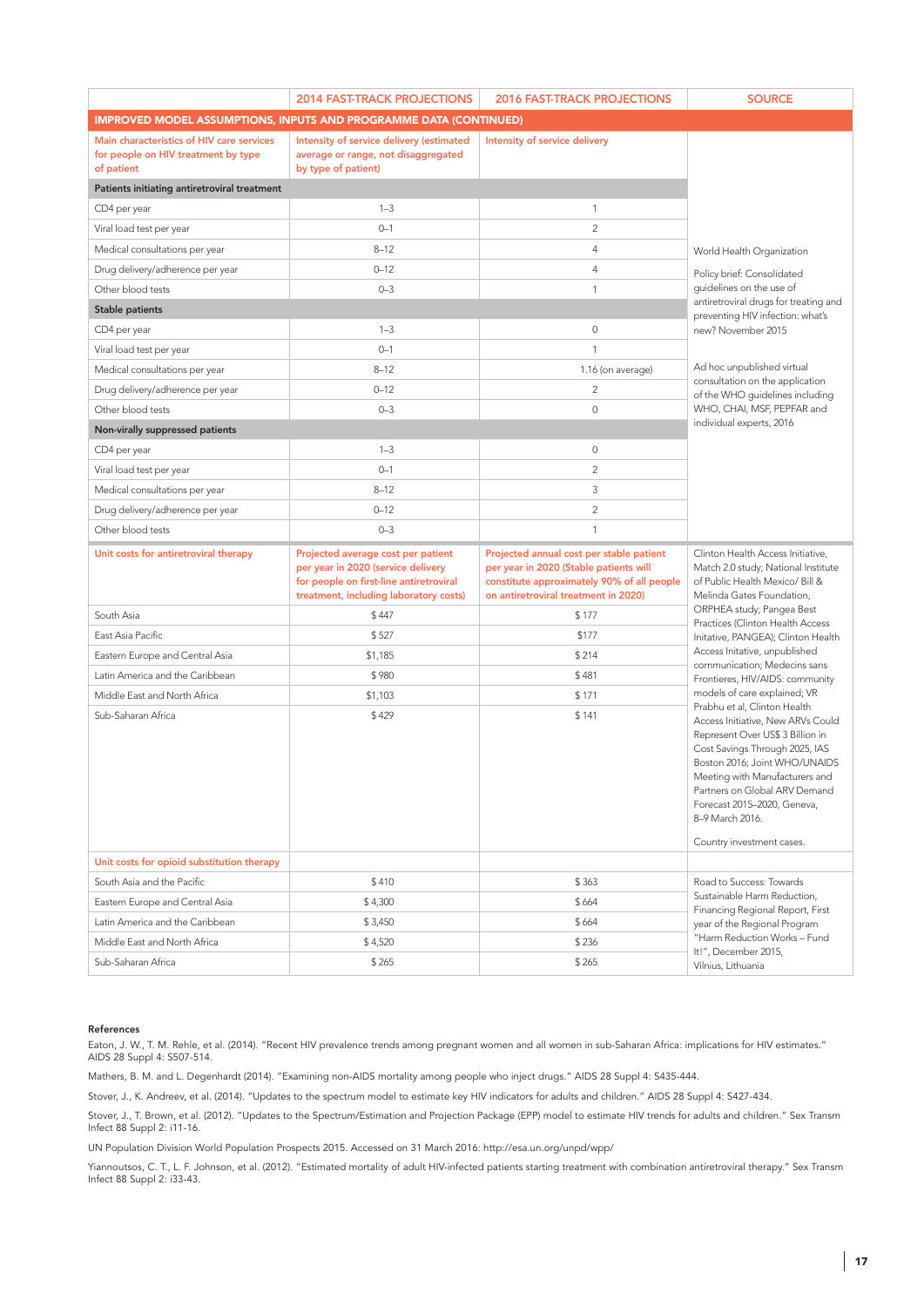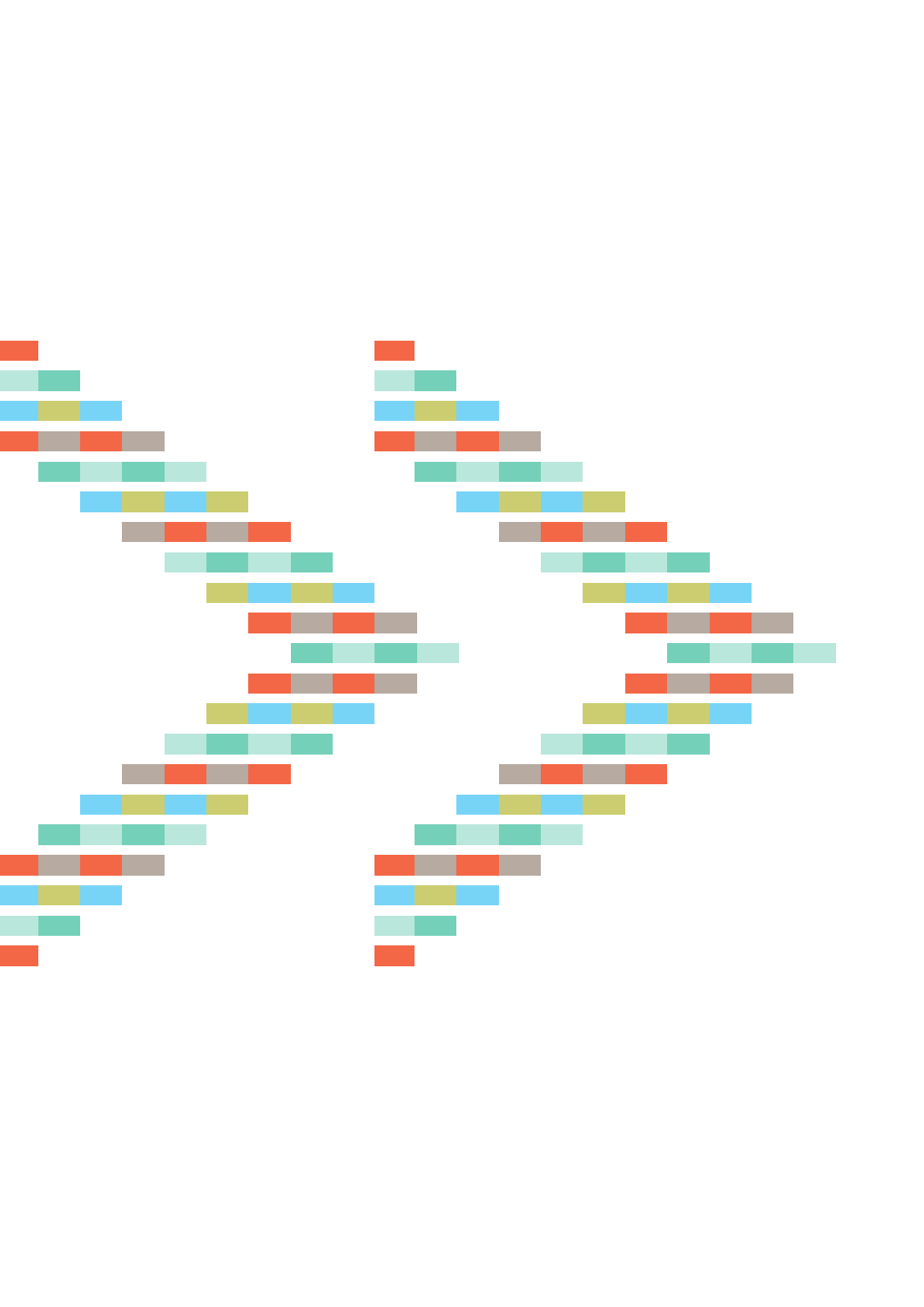#### UNAIDS/JC2842/E

Copyright © 2016 Joint United Nations Programme on HIV/AIDS (UNAIDS).

The designations employed and the presentation of the material in this publication do not imply the expression of any opinion whatsoever on the part of UNAIDS concerning the legal status of any country, territory, city or area or

UNAIDS does not warrant that the information published in this publication